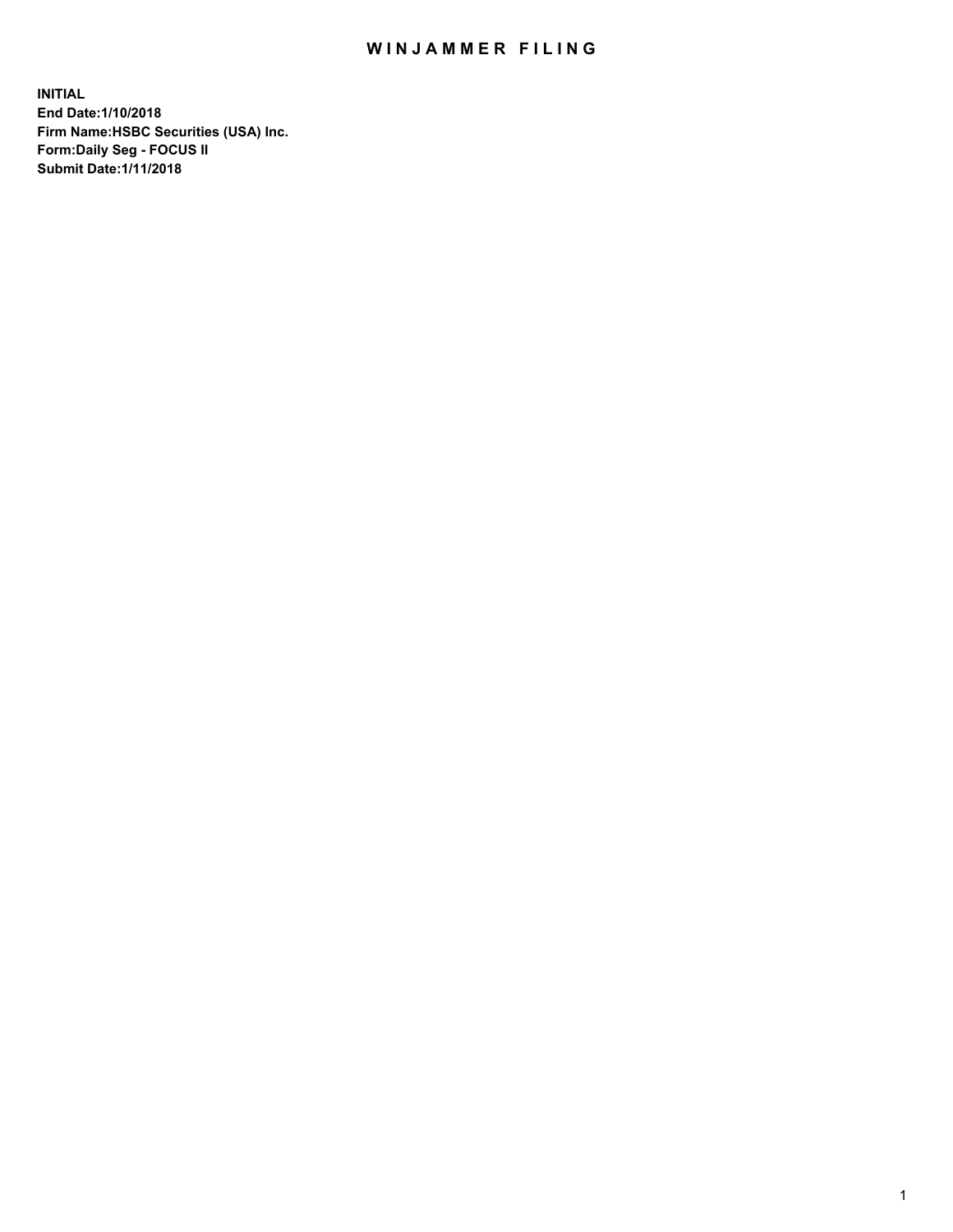## **INITIAL End Date:1/10/2018 Firm Name:HSBC Securities (USA) Inc. Form:Daily Seg - FOCUS II Submit Date:1/11/2018 Daily Segregation - Cover Page**

| Name of Company<br><b>Contact Name</b><br><b>Contact Phone Number</b><br><b>Contact Email Address</b>                                                                                                                                                                                                                         | <b>HSBC Securities (USA) Inc.</b><br><b>Michael Vacca</b><br>212-525-7951<br>michael.vacca@us.hsbc.com |
|-------------------------------------------------------------------------------------------------------------------------------------------------------------------------------------------------------------------------------------------------------------------------------------------------------------------------------|--------------------------------------------------------------------------------------------------------|
| FCM's Customer Segregated Funds Residual Interest Target (choose one):<br>a. Minimum dollar amount: ; or<br>b. Minimum percentage of customer segregated funds required:%; or<br>c. Dollar amount range between: and; or<br>d. Percentage range of customer segregated funds required between: % and %.                       | 98,000,000<br><u>0</u><br><u>00</u><br><u>00</u>                                                       |
| FCM's Customer Secured Amount Funds Residual Interest Target (choose one):<br>a. Minimum dollar amount: ; or<br>b. Minimum percentage of customer secured funds required:%; or<br>c. Dollar amount range between: and; or<br>d. Percentage range of customer secured funds required between: % and %.                         | 25,000,000<br><u>0</u><br><u>00</u><br>00                                                              |
| FCM's Cleared Swaps Customer Collateral Residual Interest Target (choose one):<br>a. Minimum dollar amount: ; or<br>b. Minimum percentage of cleared swaps customer collateral required:%; or<br>c. Dollar amount range between: and; or<br>d. Percentage range of cleared swaps customer collateral required between:% and%. | 122,000,000<br><u>0</u><br><u>00</u><br><u>00</u>                                                      |

Attach supporting documents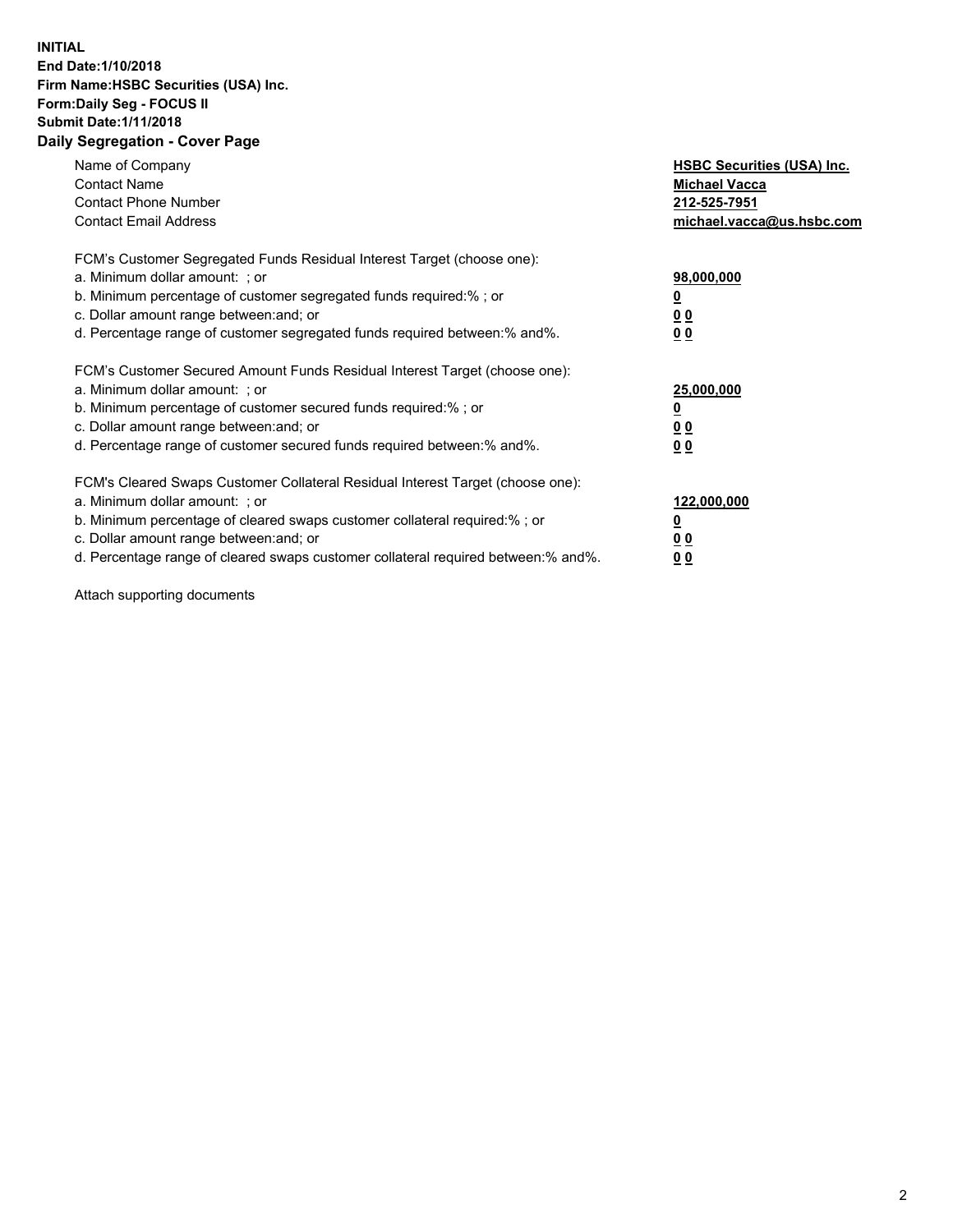**INITIAL End Date:1/10/2018 Firm Name:HSBC Securities (USA) Inc. Form:Daily Seg - FOCUS II Submit Date:1/11/2018 Daily Segregation - Secured Amounts** Foreign Futures and Foreign Options Secured Amounts Amount required to be set aside pursuant to law, rule or regulation of a foreign government or a rule of a self-regulatory organization authorized thereunder 1. Net ledger balance - Foreign Futures and Foreign Option Trading - All Customers A. Cash **75,971,733** [7315] B. Securities (at market) **90,294,844** [7317] 2. Net unrealized profit (loss) in open futures contracts traded on a foreign board of trade **-28,346,362** [7325] 3. Exchange traded options a. Market value of open option contracts purchased on a foreign board of trade **0** [7335] b. Market value of open contracts granted (sold) on a foreign board of trade **0** [7337] 4. Net equity (deficit) (add lines 1. 2. and 3.) **137,920,215** [7345] 5. Account liquidating to a deficit and account with a debit balances - gross amount **575,584** [7351] Less: amount offset by customer owned securities **-572,074** [7352] **3,510** [7354] 6. Amount required to be set aside as the secured amount - Net Liquidating Equity Method (add lines 4 and 5) 7. Greater of amount required to be set aside pursuant to foreign jurisdiction (above) or line 6.

## FUNDS DEPOSITED IN SEPARATE REGULATION 30.7 ACCOUNTS

1. Cash in banks

- A. Banks located in the United States **52,207,953** [7500]
- B. Other banks qualified under Regulation 30.7 **0** [7520] **52,207,953** [7530]
- 2. Securities
	- A. In safekeeping with banks located in the United States **27,389,261** [7540]
	- B. In safekeeping with other banks qualified under Regulation 30.7 **0** [7560] **27,389,261** [7570]
- 3. Equities with registered futures commission merchants
	-
	-
	- C. Unrealized gain (loss) on open futures contracts **0** [7600]
	- D. Value of long option contracts **0** [7610]
	- E. Value of short option contracts **0** [7615] **0** [7620]
- 4. Amounts held by clearing organizations of foreign boards of trade
	-
	-
	- C. Amount due to (from) clearing organization daily variation **0** [7660]
	- D. Value of long option contracts **0** [7670]
	- E. Value of short option contracts **0** [7675] **0** [7680]
- 5. Amounts held by members of foreign boards of trade
	-
	-
	- C. Unrealized gain (loss) on open futures contracts **-28,346,362** [7720]
	- D. Value of long option contracts **0** [7730]
	- E. Value of short option contracts **0** [7735] **95,755,499** [7740]
- 6. Amounts with other depositories designated by a foreign board of trade **0** [7760]
- 7. Segregated funds on hand **0** [7765]
- 8. Total funds in separate section 30.7 accounts **175,352,713** [7770]
- 9. Excess (deficiency) Set Aside for Secured Amount (subtract line 7 Secured Statement Page 1 from Line 8)
- 10. Management Target Amount for Excess funds in separate section 30.7 accounts **25,000,000** [7780]
- 11. Excess (deficiency) funds in separate 30.7 accounts over (under) Management Target **12,428,988** [7785]

**0** [7305]

- 
- **137,923,725** [7355]
- **137,923,725** [7360]
- 
- 
- A. Cash **0** [7580] B. Securities **0** [7590]
- A. Cash **0** [7640] B. Securities **0** [7650]
	-
- A. Cash **61,196,277** [7700] B. Securities **62,905,584** [7710] **37,428,988** [7380]
	-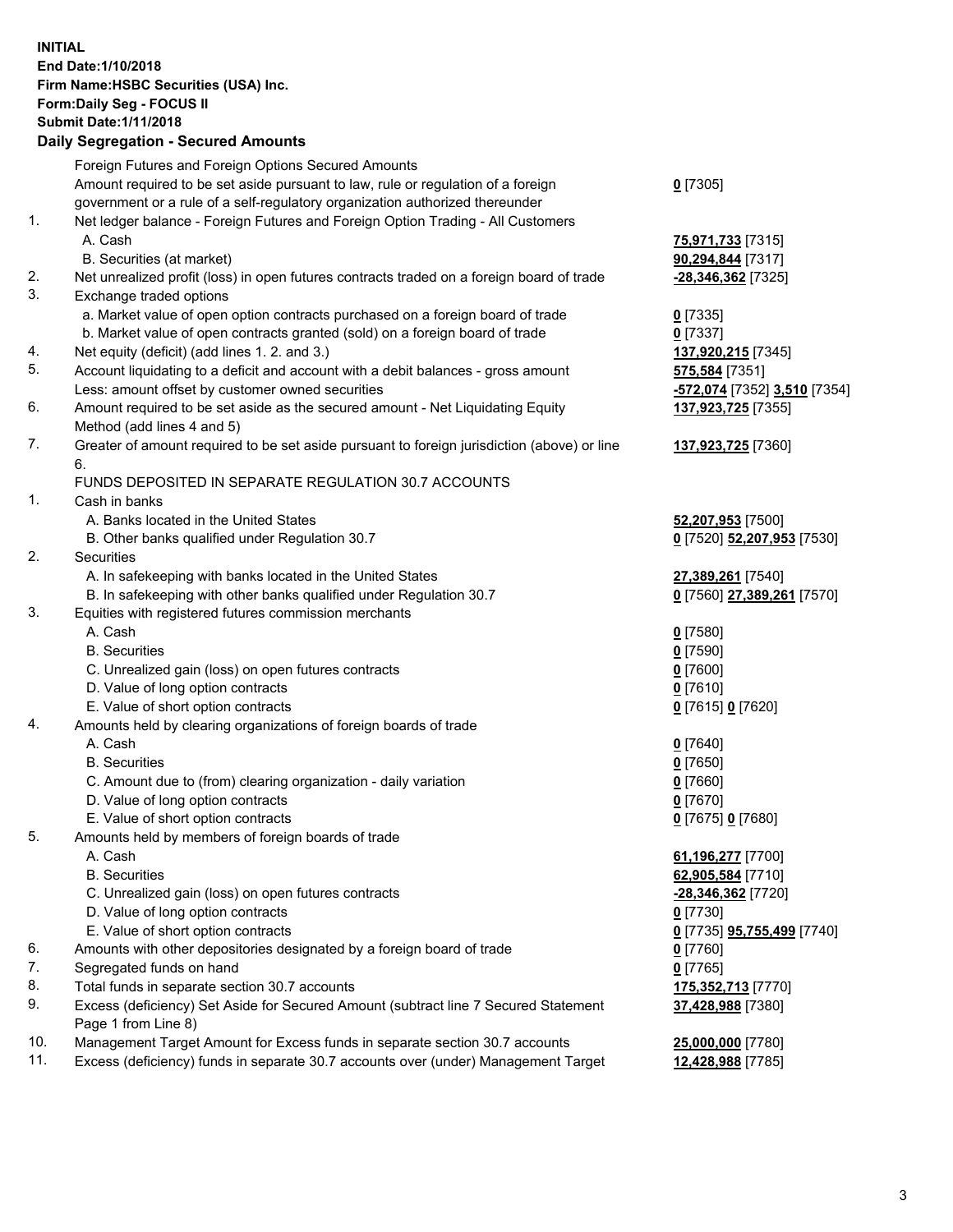| <b>INITIAL</b> | End Date: 1/10/2018<br>Firm Name: HSBC Securities (USA) Inc.<br>Form: Daily Seg - FOCUS II<br><b>Submit Date: 1/11/2018</b><br>Daily Segregation - Segregation Statement |                              |
|----------------|--------------------------------------------------------------------------------------------------------------------------------------------------------------------------|------------------------------|
|                | SEGREGATION REQUIREMENTS(Section 4d(2) of the CEAct)                                                                                                                     |                              |
| 1.             | Net ledger balance                                                                                                                                                       |                              |
|                | A. Cash                                                                                                                                                                  | -59,591,748 [7010]           |
|                | B. Securities (at market)                                                                                                                                                | 882,909,972 [7020]           |
| 2.             | Net unrealized profit (loss) in open futures contracts traded on a contract market                                                                                       | 355,975,317 [7030]           |
| 3.             | Exchange traded options                                                                                                                                                  |                              |
|                | A. Add market value of open option contracts purchased on a contract market                                                                                              | 58,749,106 [7032]            |
|                | B. Deduct market value of open option contracts granted (sold) on a contract market                                                                                      | -10,191,229 [7033]           |
| 4.             | Net equity (deficit) (add lines 1, 2 and 3)                                                                                                                              | 1,227,851,418 [7040]         |
| 5.             | Accounts liquidating to a deficit and accounts with                                                                                                                      |                              |
|                | debit balances - gross amount                                                                                                                                            | 4,374,826 [7045]             |
|                | Less: amount offset by customer securities                                                                                                                               | -4,374,651 [7047] 175 [7050] |
| 6.             | Amount required to be segregated (add lines 4 and 5)                                                                                                                     | 1,227,851,593 [7060]         |
|                | FUNDS IN SEGREGATED ACCOUNTS                                                                                                                                             |                              |
| 7.             | Deposited in segregated funds bank accounts                                                                                                                              |                              |
|                | A. Cash                                                                                                                                                                  | 34,684,086 [7070]            |
|                | B. Securities representing investments of customers' funds (at market)                                                                                                   | $0$ [7080]                   |
|                | C. Securities held for particular customers or option customers in lieu of cash (at<br>market)                                                                           | 138,126,734 [7090]           |
| 8.             | Margins on deposit with derivatives clearing organizations of contract markets                                                                                           |                              |
|                | A. Cash                                                                                                                                                                  | 371,374,185 [7100]           |
|                | B. Securities representing investments of customers' funds (at market)                                                                                                   | $0$ [7110]                   |
|                | C. Securities held for particular customers or option customers in lieu of cash (at<br>market)                                                                           | 729,511,003 [7120]           |
| 9.             | Net settlement from (to) derivatives clearing organizations of contract markets                                                                                          | $-3,256,301$ [7130]          |
| 10.            | Exchange traded options                                                                                                                                                  |                              |
|                | A. Value of open long option contracts                                                                                                                                   | 58,749,106 [7132]            |
|                | B. Value of open short option contracts                                                                                                                                  | -10,191,229 [7133]           |
| 11.            | Net equities with other FCMs                                                                                                                                             |                              |
|                | A. Net liquidating equity                                                                                                                                                | 2,714,421 [7140]             |
|                | B. Securities representing investments of customers' funds (at market)                                                                                                   | $0$ [7160]                   |
|                | C. Securities held for particular customers or option customers in lieu of cash (at                                                                                      | $0$ [7170]                   |
|                | market)                                                                                                                                                                  |                              |
| 12.            | Segregated funds on hand                                                                                                                                                 | 15,272,235 [7150]            |
| 13.            | Total amount in segregation (add lines 7 through 12)                                                                                                                     | 1,336,984,240 [7180]         |
| 14.            | Excess (deficiency) funds in segregation (subtract line 6 from line 13)                                                                                                  | 109,132,647 [7190]           |
| 15.            | Management Target Amount for Excess funds in segregation                                                                                                                 | 98,000,000 [7194]            |

16. Excess (deficiency) funds in segregation over (under) Management Target Amount Excess

**<u>98,000,000</u> [7194]**<br>11,132,647 [7198]